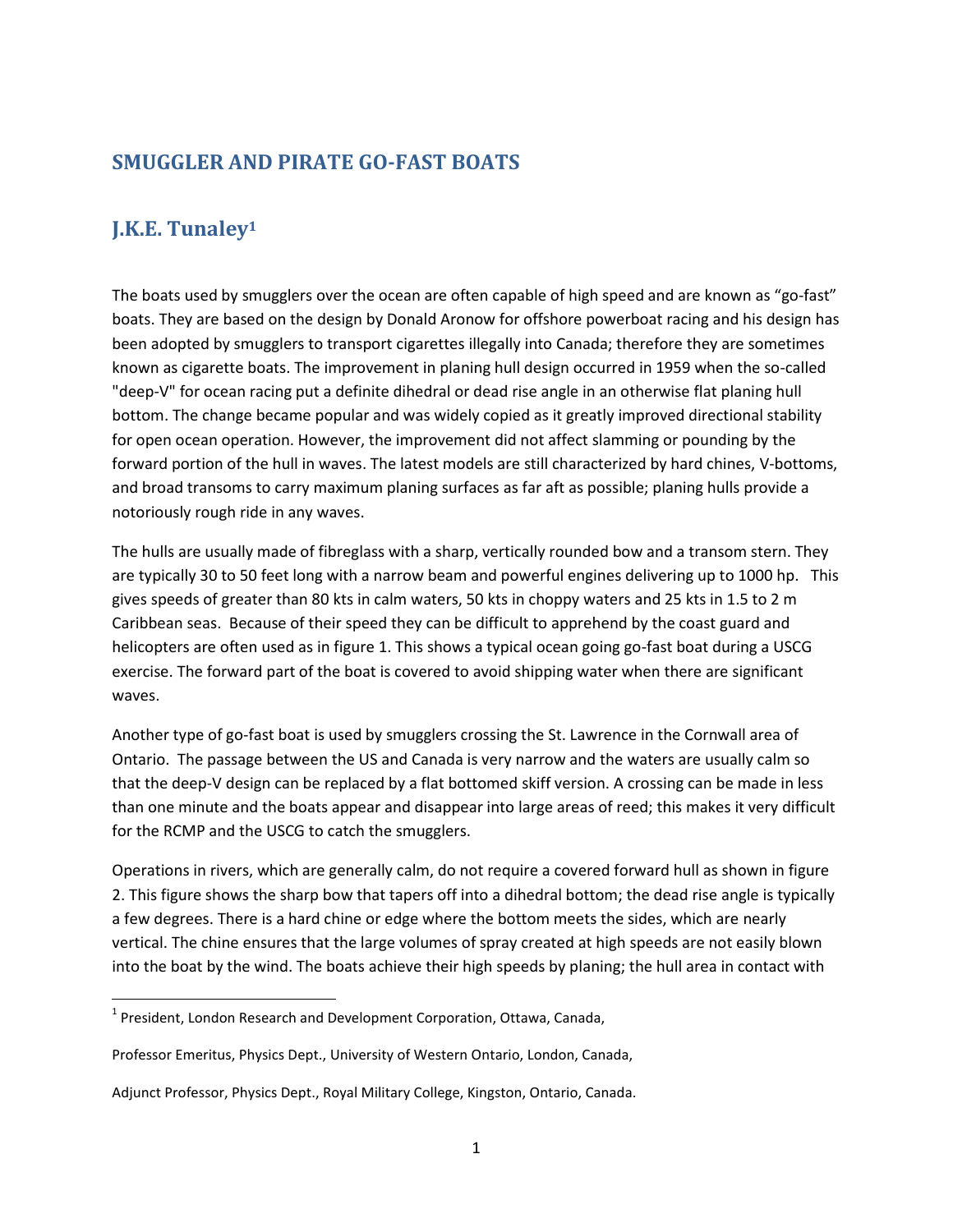the water surface is minimized by the action of dynamic forces in bearing the weight of the boat and its contents.

Sometimes trim tabs are installed at the transom to offset extreme squat. This has a similar effect to the former use of wedge-shaped blocks under the transom to force the water down and push the stern up toward a more horizontal position. Appendages such as trim tabs have only a limited effect, as they function at the expense of economy and speed. They reduce speed by adding to wetted surface and increase parasitic drag. Reverse curves or warped planes have the same adverse effect by increasing the area of skin friction and distorting the free flow of water past the hull<sup>2</sup>.



Figure 1. Typical go-fast boat with helicopter in pursuit.

The RCMP and the USCG also use Rigid-Hulled Inflatable Boats (RHIB); Zodiac is the trade name usually associated with these. Their hulls are also planing hulls but their speeds tend to be limited by insufficient engine power as a result of costs. Smuggling can be so profitable that costs are not an issue for the smugglers and engines are sometimes damaged by driving the boats directly on to the backs of trucks

 $\overline{a}$ 

<sup>&</sup>lt;sup>2</sup> <http://www.globalsecurity.org/military/systems/ship/hydroplane.htm>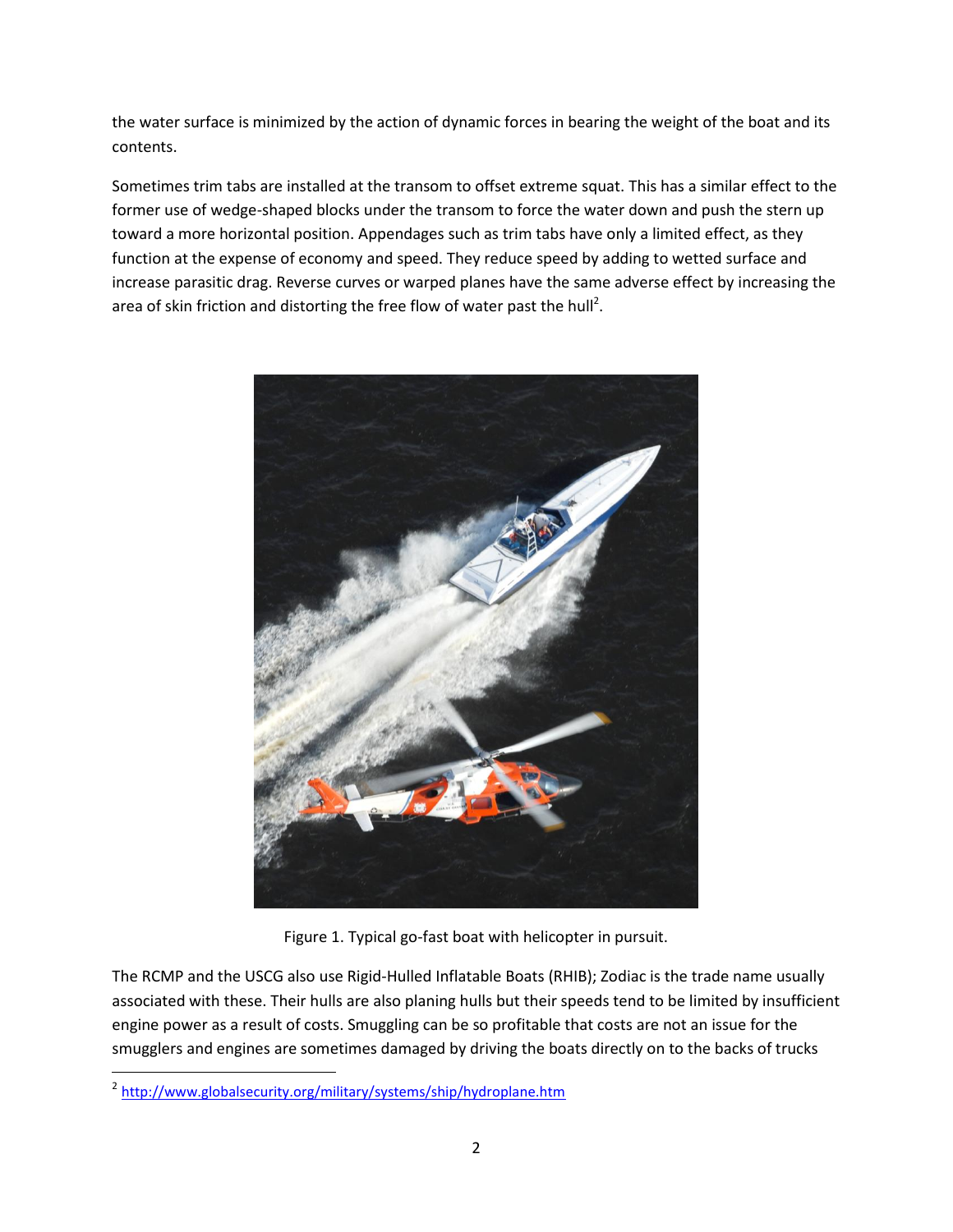parked partially in the water. Figure 3 shows a "deployable pursuit boat" tried by the USCG in the Caribbean. They are "Fountain" racing boats<sup>3</sup> with twin 420 hp engines and are capable of over 50 kts. In the year 2000, they were deployed operationally in pairs. They were armed with a prototype light machine gun, the M240. With a crew of two, the boats could carry up to four boarding team members<sup>4</sup>.

Figure 4 shows a Zodiac of the type used by the RCMP. (The RCMP boats usually have a deckhouse.) This is powered by two 250 hp Yamaha engines<sup>5</sup>. Figure 5 shows a go-fast boat that was eventually boarded by DHS personnel. This vessel had 3 engines.



Figure 2. US Navy Seals training in Mississippi.

Piracy is common in the Gulf of Aden. The vessels engaged in piracy are typically based in Somalia and many commercial ships and their crews have been taken hostage and subsequently ransomed. The pirate boats are small and only need the ability to catch commercial ships that can travel at speeds up to about 30 kts. The go-fast design is an advantage but is not strictly necessary because many ships

 $\overline{\phantom{a}}$ 

[www.fountainpowerboats.com](http://www.fountainpowerboats.com/)

<sup>4</sup> <http://lexingtoninstitute.org/865.shtml>

<sup>&</sup>lt;sup>5</sup> Specifications can be found at **www.zodiacmilpro.com**.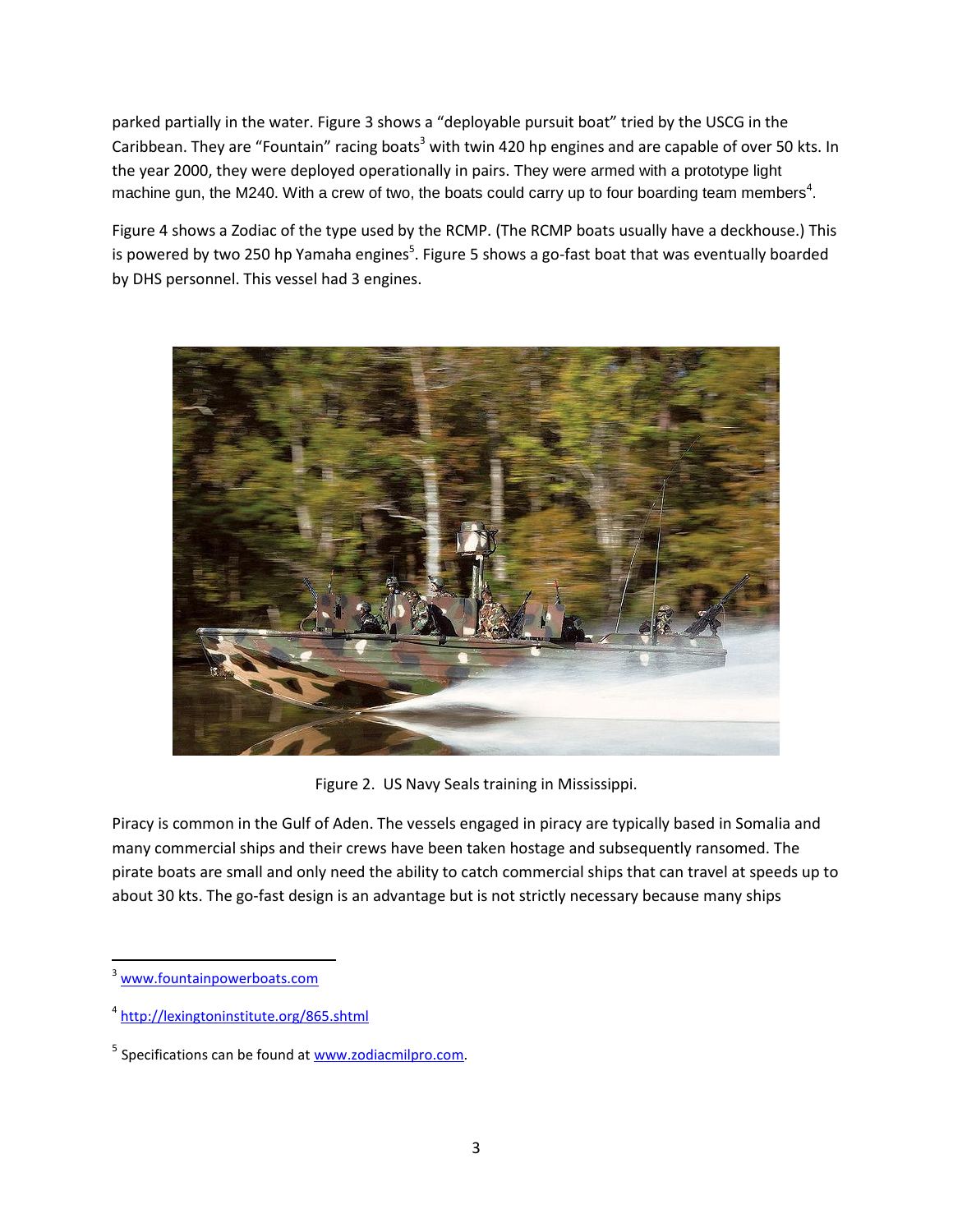probably travel at speeds between 16 and 22 kts. An example of a Somali pirate go-fast boat planing is shown in figure 6. This has twin engines and the forward part of the hull is uncovered; the sea is calm.



Figure 3. "Fountain" racing boats.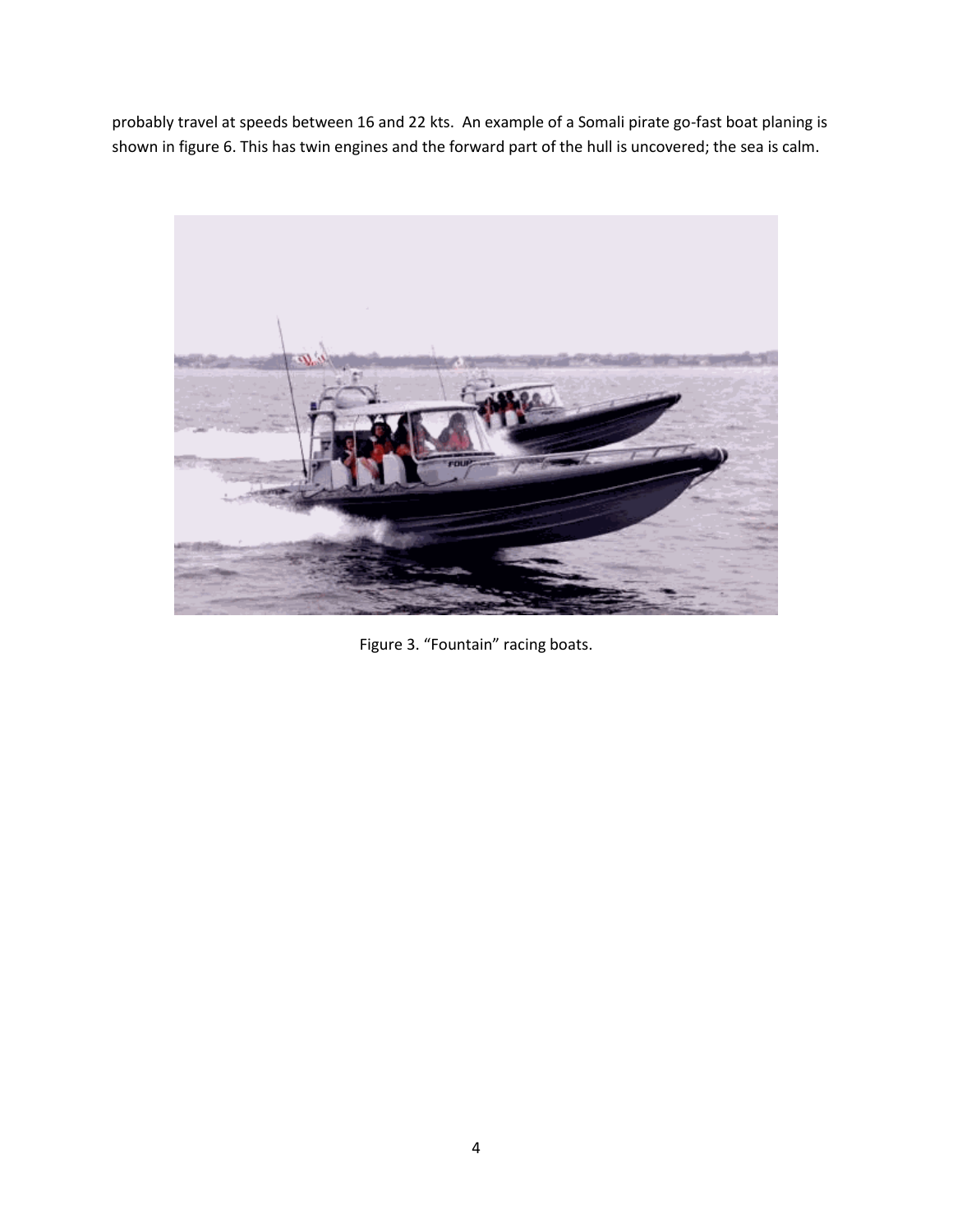

Figure 4. Zodiac.



Figure 5. Go-fast boat carrying cocaine; boarded by Customs and Border Protection (DHS).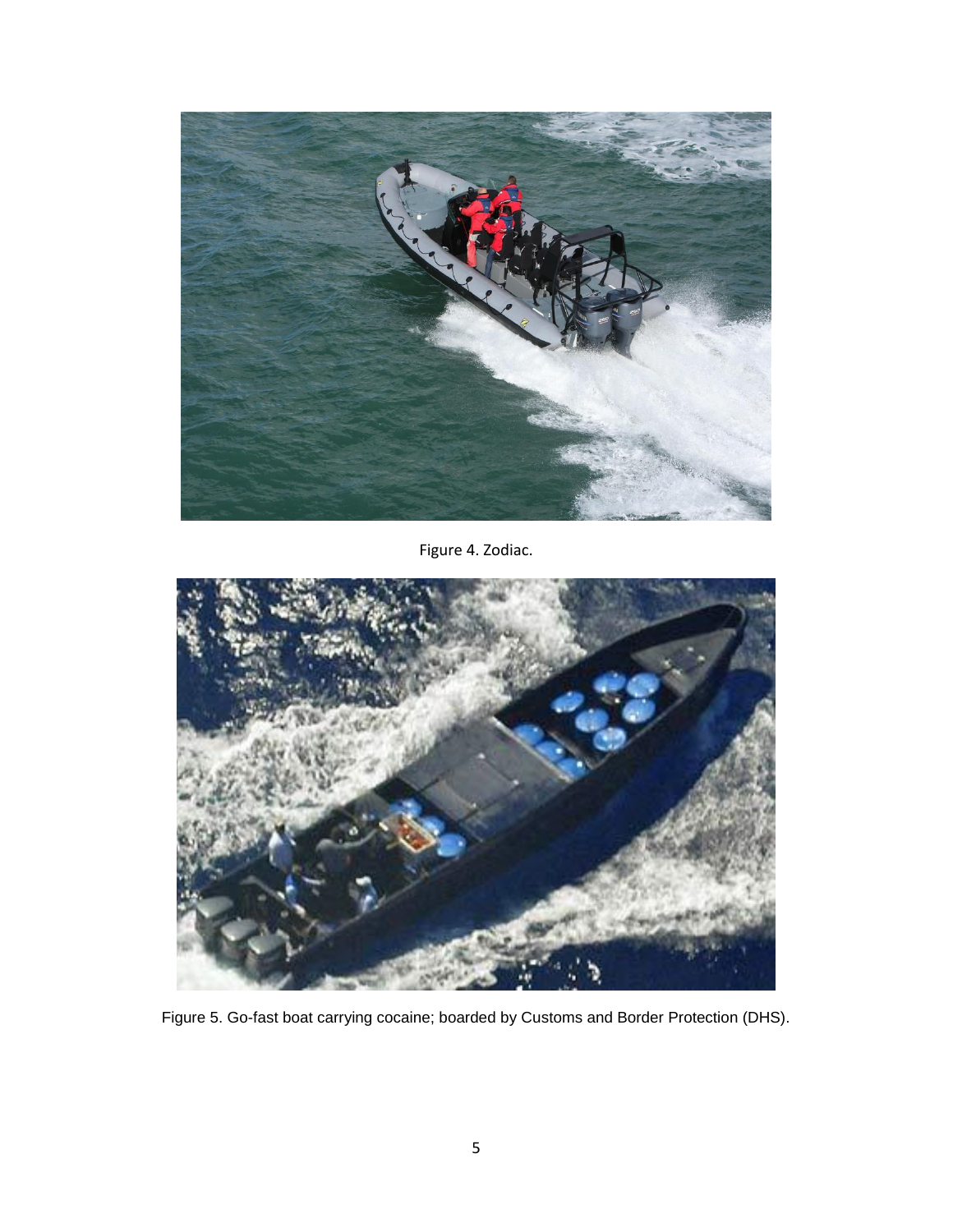

Figure 6. Example of Somali pirate go-fast boat.

The pirate boat shown in Figure 7 has a broader beam and no chine but it still has two engines for speed. This hull is not optimized for speed but this is probably not important. Figure 8 shows a small boat with a single outboard engine. From the shape of the boat buttock, this is likely to be a semidisplacement hull capable of only moderate speed. Note that one of the pirates is holding a rocket propelled grenade and others have small arms.

The pirate boats also include the RHIB type shown in figure 9. They can also have the appearance of fishing vessels as shown in figure 10; with high powered engines these can reach high speeds by planing.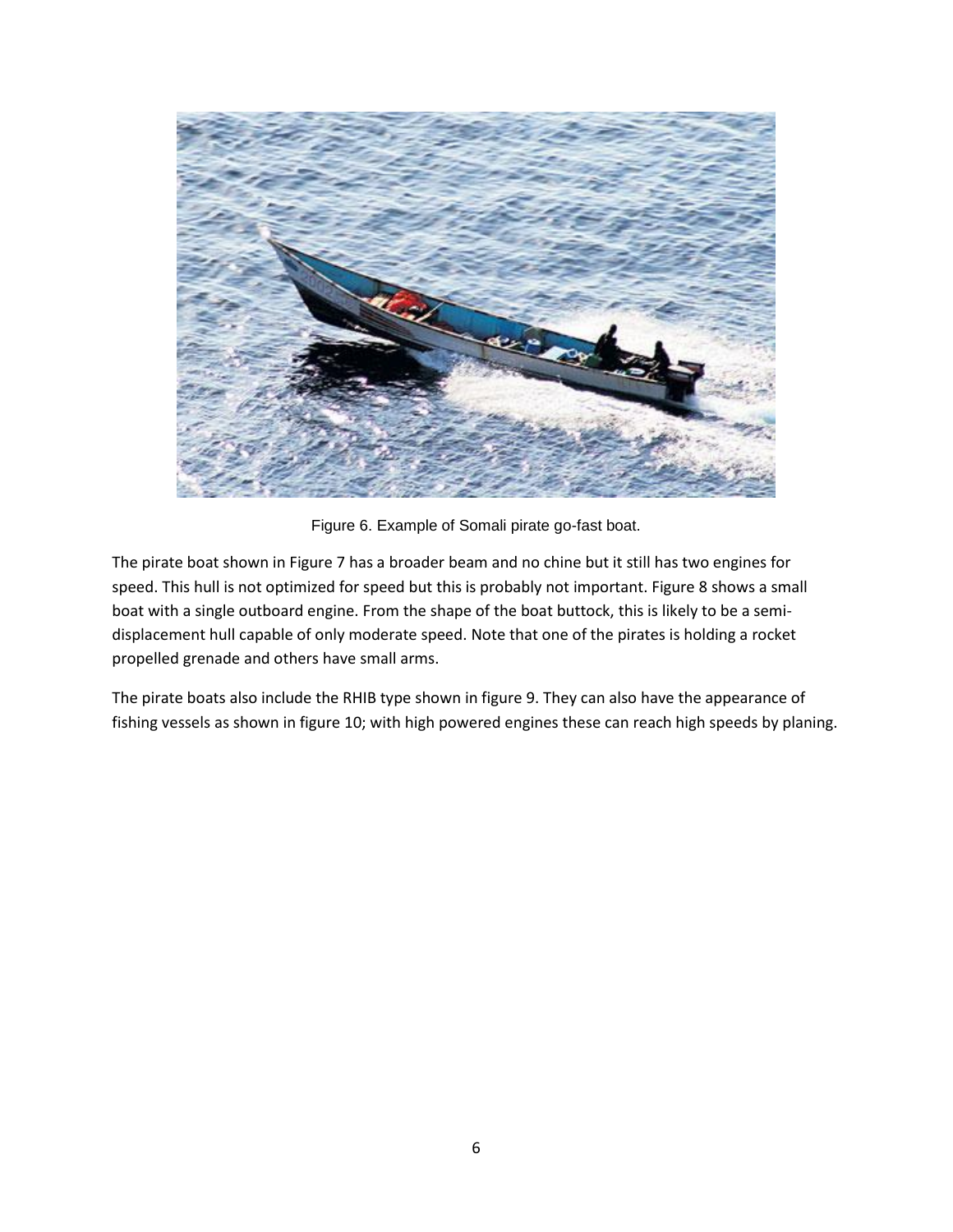

Figure 7. Somali pirates surrendering in general purpose planing hull boat.



Figure 8. Pirates in small planing hull boat with single engine.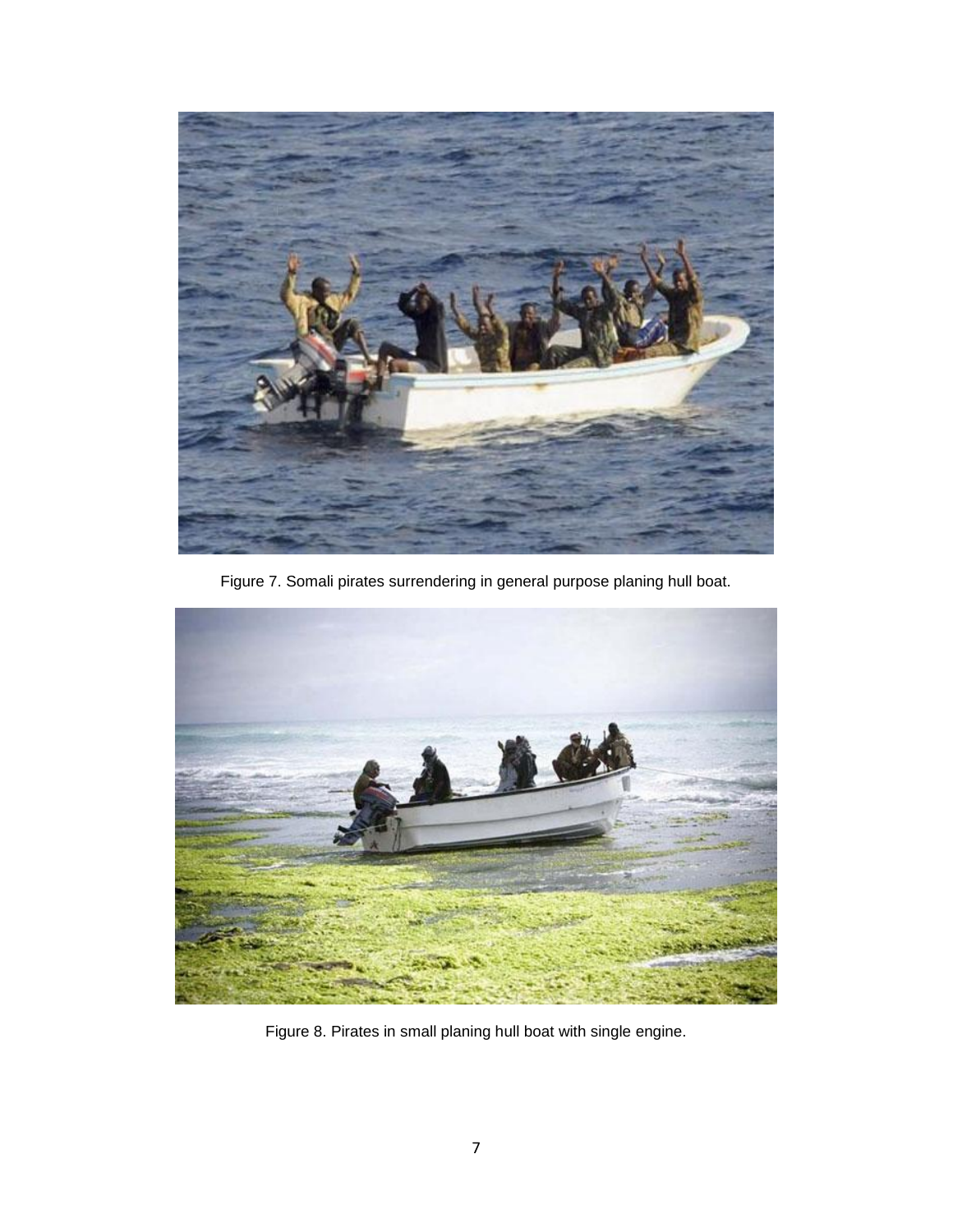

Figure 9. Zodiac style pirate vessel.



Figure 10. Pirate vessel in the dhow style.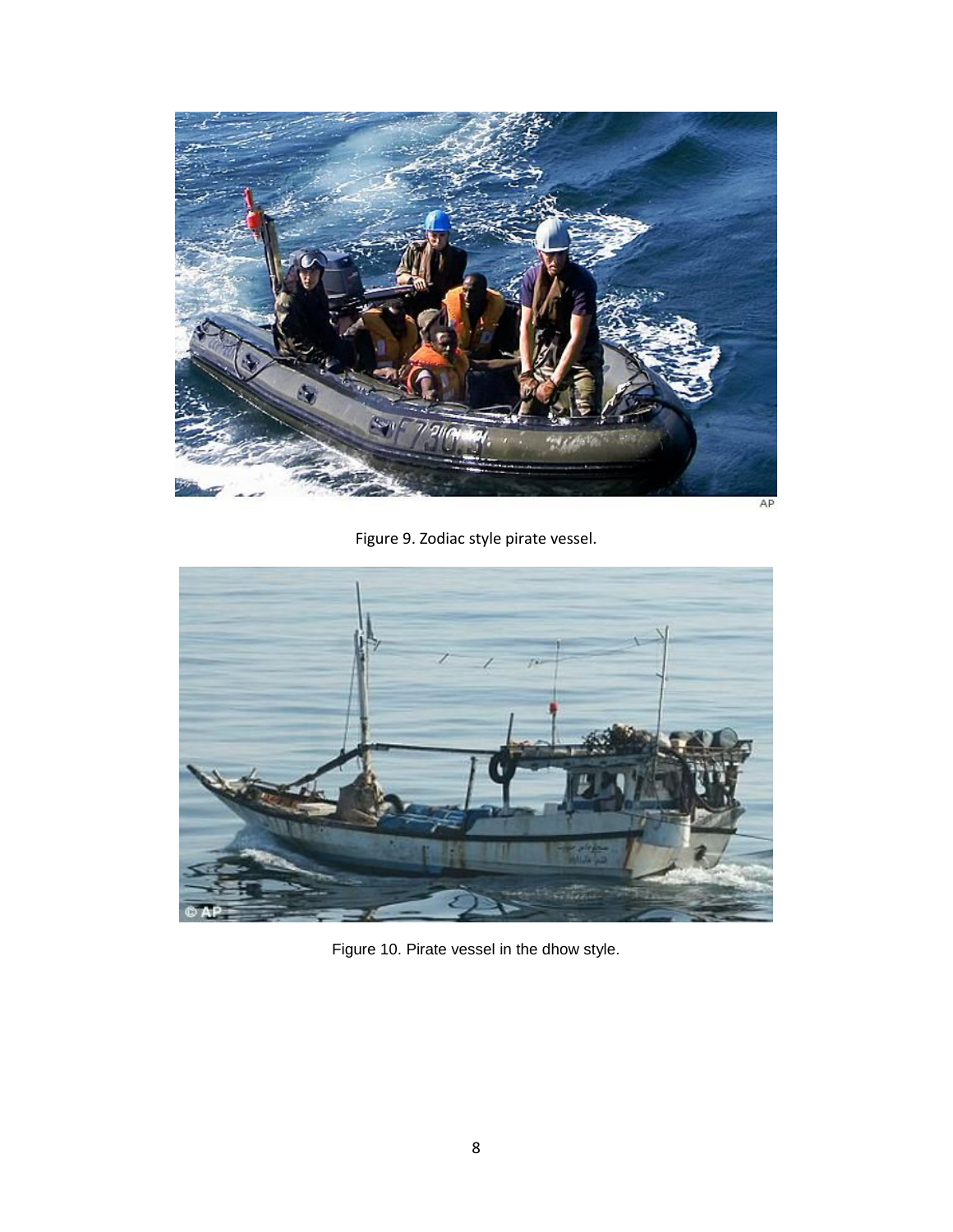# *Planing Hulls*

Boats designed for planing act as displacement vessels at low speeds. As the speed increases the dynamic water pressure tends to lift the forward part of the hull so that part of the weight is compensated by this force. With further increases in speed, the angle of attack (the trim angle) increases causing additional increase in the dynamic lift force, so that there is typically a rapid transition from displacement to planing. Because the lift force helps to balance the boat weight, which is fixed, the area of the boat in contact with the water surface tends to decrease with additional speed increases. To minimize the wetted area, a transom stern is an advantage. Since only a small volume is under water, wave making resistance is likely to be relatively small compared to a displacement ship; in the Kelvin wake, the predominant waves at high Froude numbers are the divergent waves.

The advantage of planing is that, at high speed, viscous drag forces are reduced because the area of the hull in contact with the water is small. However, there is a component of the lift force opposite to the direction of travel. This can be substantial but it is proportional to the boat weight. Therefore, it does not limit the speed.

The disadvantage of planing is that it requires high propulsion power because a part of this power is devoted to lifting the boat's weight. Some hulls fall into a class of "semi-displacement" or "semiplaning". To achieve planing the quarter beam buttock angle should be less than 2 degrees [1]. This angle is a measure of how much the bow must be lifted in a planing configuration; if it is greater than 7 degrees, it will be almost impossible to achieve planing.

As noted by Saunders [2-3], the forces acting on the hull during high speed planing are as follows:

- 1. The boat weight acting vertically downwards.
- 2. The dynamic lift force acting perpendicularly to the bottom.
- 3. The viscous drag force on the bottom and parallel to it.
- 4. The thrust due to the propeller, which need not be directed parallel to the propeller shaft due to water flow around the hull.
- 5. A small dynamic retarding force parallel to the bottom due to the fact that the boat is constantly running uphill, effectively on its bow wave.
- 6. Wave making resistance from the stern area, which may be small.
- 7. Appendage form and viscous drag.
- 8. Buoyancy force, which is vertical but small.
- 9. Wind forces, which are usually small.
- 10. Spray forces, which tend to be fractionally small compared to the other drag forces.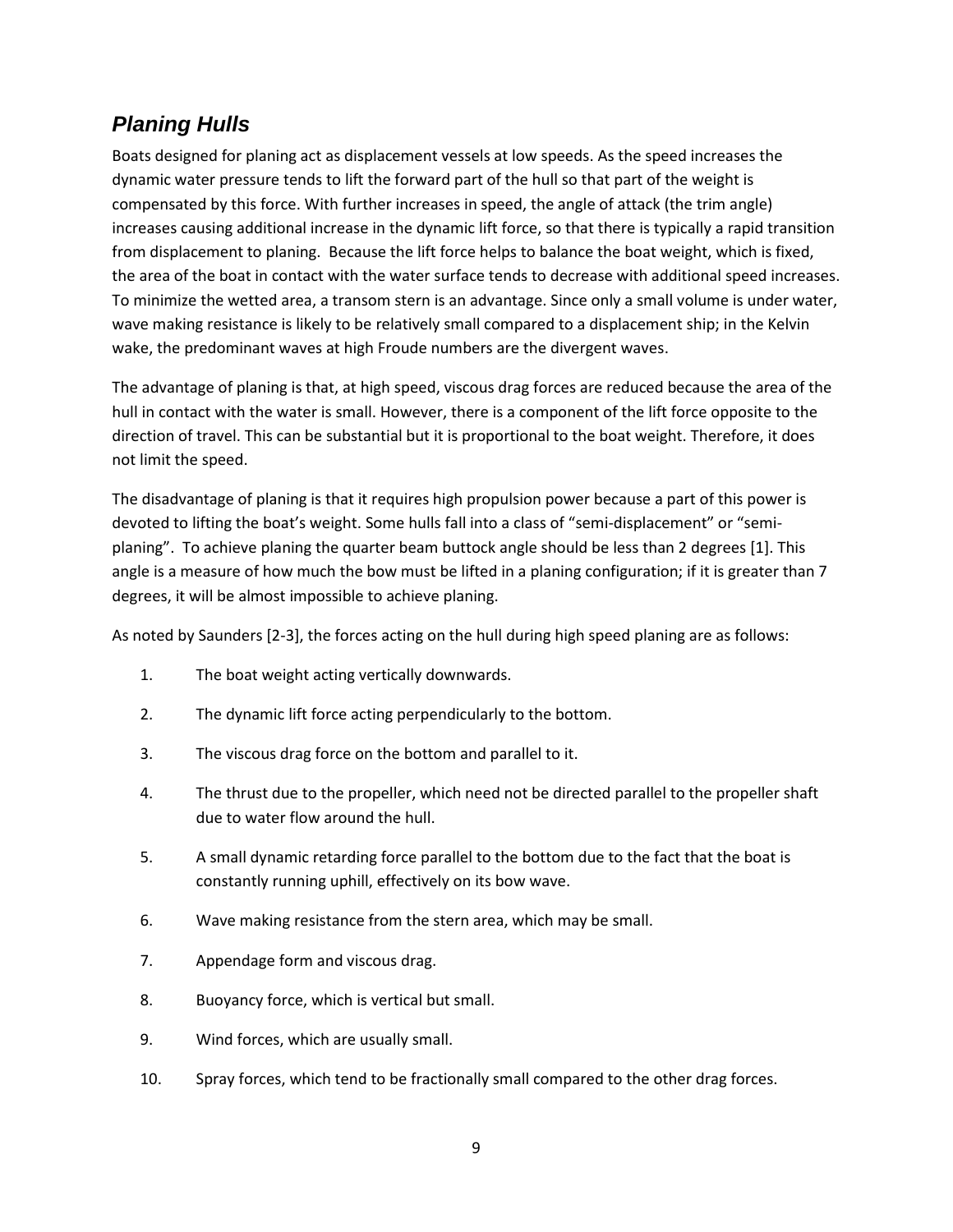As noted, the bottom of a planing vessel typically has a V-shape. This V-shape assists in sea keeping and manoeuvrability. The bow is sharp to assist in stability in waves. Many boat hulls exhibit a hard chine, at which the bottom of the hull joins the sides at a discrete edge. This determines the separation points for the flows.

The analysis of planing is complicated because it depends critically on the hull shape and the flow of water past it. The choice of a propeller on various boats, including planing boats has been discussed by Gerr [3]. There is an empirical expression, due to Crouch, relating the shaft horse power, P, the weight of the boat, W, including contents and the maximum speed,  $U_{\text{max}}$ . This is:

$$
U_{\text{max}} = C\sqrt{P/W}
$$

where P is the SHP, W is the weight in lb, U is in knots and C is a constant with the value ranging from 150 up to 230 or more depending on the percentage of propeller slip $^6$ . It seems that this formula is used by Mercury Marine and by Evinrude. As an example, consider the Bayliner 205 power boat of length 20.5 ft, beam 8.2 ft and draft 3.1 ft with dry weight 3045 lbs and maximum load 1200 lbs. With 220 shp at the propeller, the maximum speed of this boat using 190 as the constant is 43 kts<sup>7</sup>. (This constant is appropriate to high-speed runabouts.) Clearly such a power boat would be more than adequate for the purposes of piracy.

Single screw boats usually have a right handed propeller while twin screws are always counter rotating; they are never co-rotating because handling would become extremely difficult. The counter rotation typically causes outward flows at the surface rather than inward flows because this results in greater stability during manoeuvres. However, inward flow is occasionally used to increase flow over a rudder to enhance manoeuvrability. Sometimes three propellers are employed. In this case the centre propeller would be right handed and the outer propellers matched and counter rotating.

## *Hydrodynamic Wakes*

When there are twin screws the motors must be matched so that the screws are counter rotating; For example, Yamaha supplies left and right handed screws for matched motors. Specifications for motors can be found at the Yamaha web-site<sup>8</sup>. The diameter of the propeller is important and for go-fast boats usually lies in a range from 15 in to 18 in $^9$ .

l

<sup>&</sup>lt;sup>6</sup> This formula is also given in <u>http://www.go-fast.com/boat\_speed\_predictions.htm</u>.

 $7$  This can be compared with 49 kts at

[http://www.lakesidemarinetopeka.com/site\\_page\\_10934/item\\_392166.html.](http://www.lakesidemarinetopeka.com/site_page_10934/item_392166.html) However vendors are often optimistic.

<sup>&</sup>lt;sup>8</sup> <http://www.yamaha-motor.com/outboard/products/subcatspecs/82/specs.aspx>

<sup>&</sup>lt;sup>9</sup> See <http://www.bblades.com/info/therightprop.cfm>.